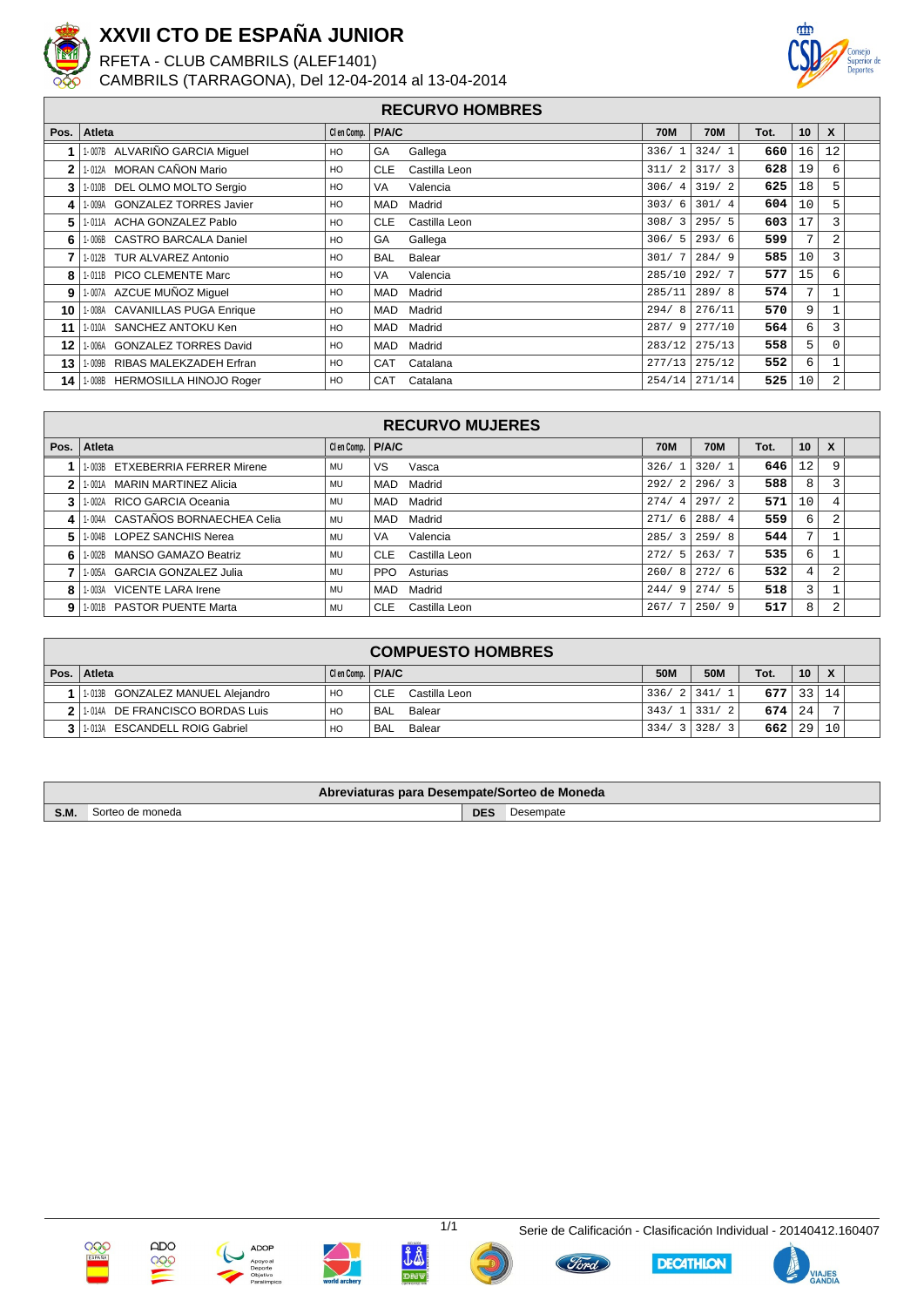



**RECURVO HOMBRES**

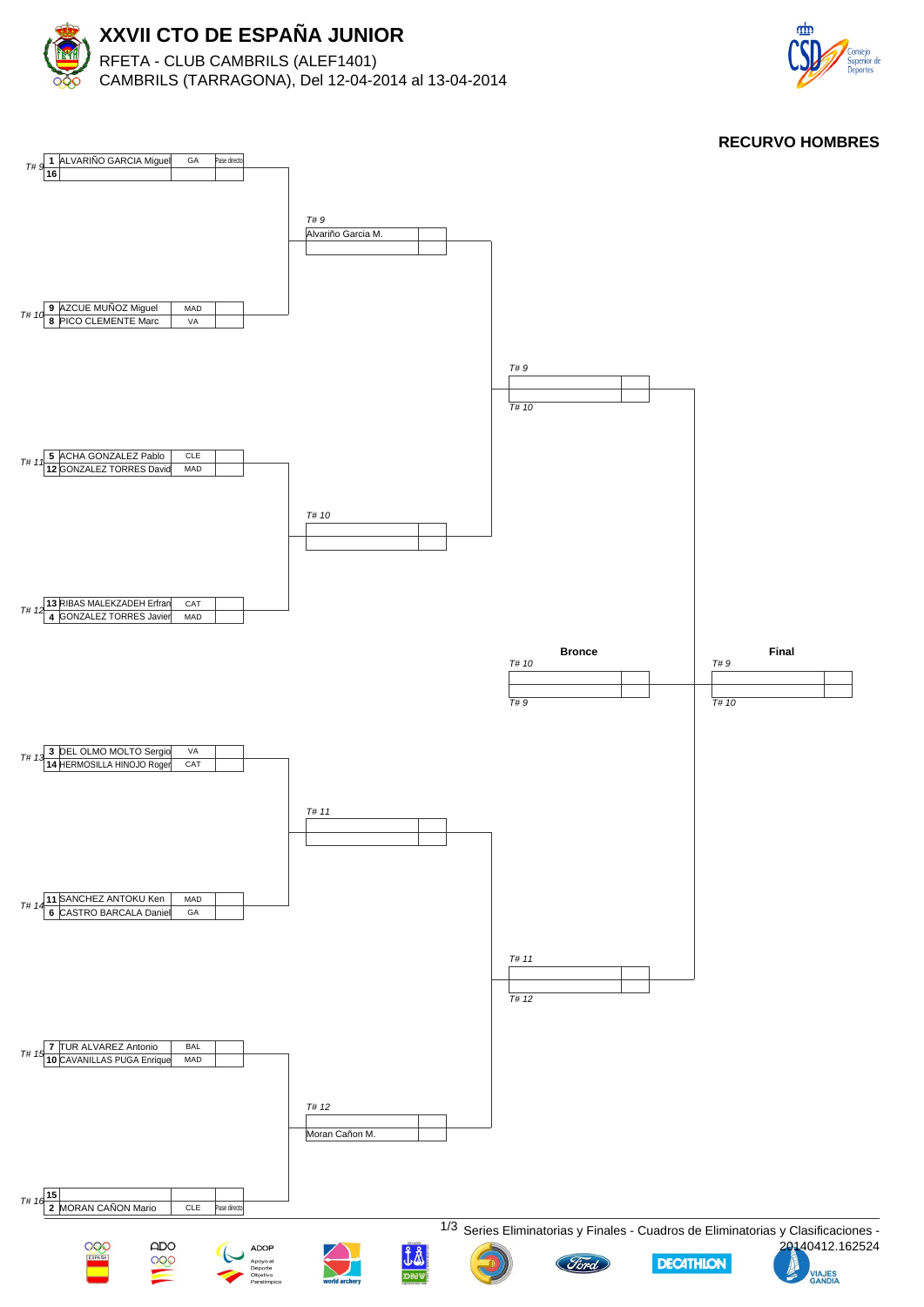



**RECURVO MUJERES**